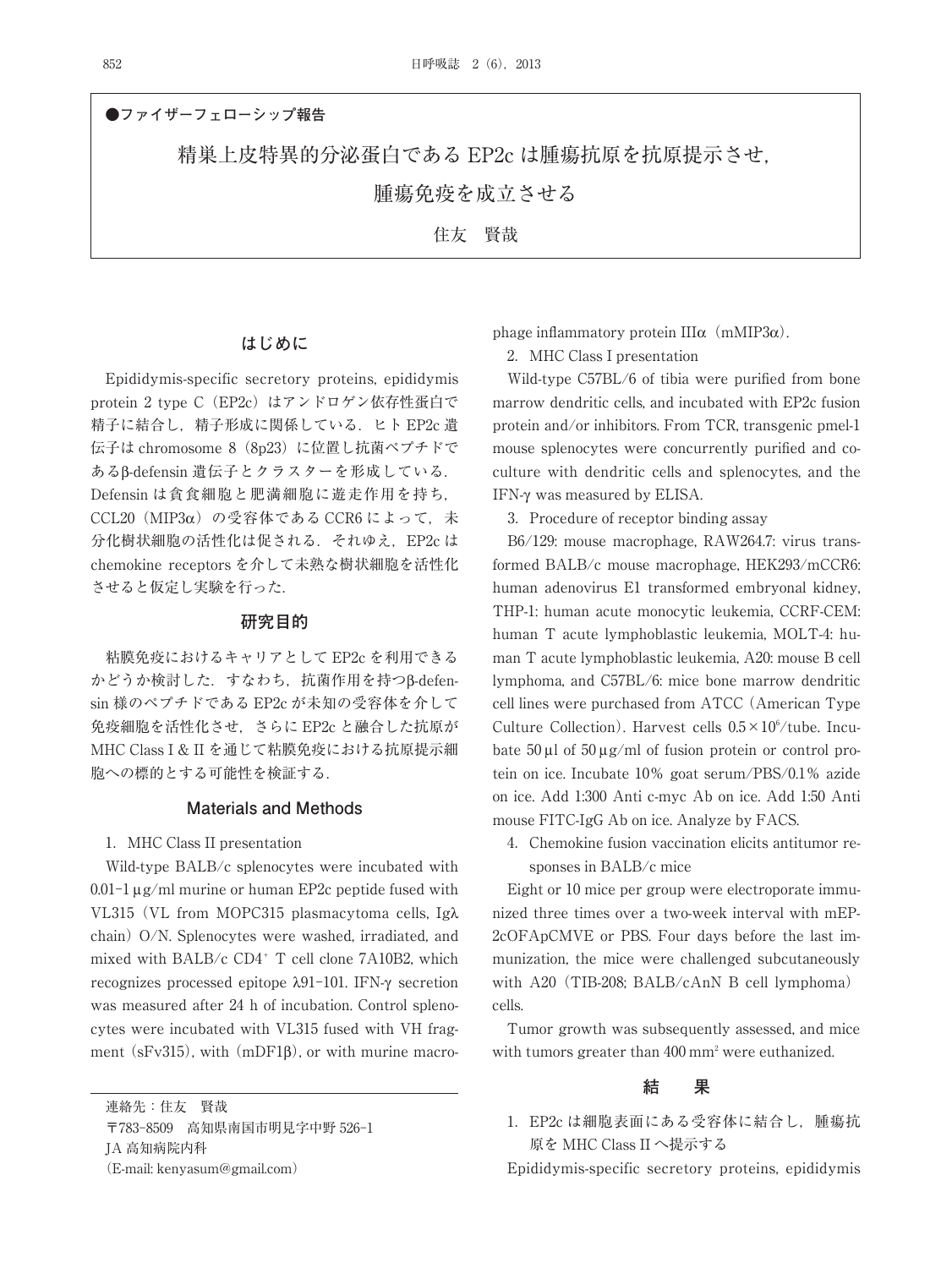

**Fig. 1** Schema of constructs to study MHC Class II presentation. Human or mouse EP2c was linked in frame with VL315, a plasmacytoma MOPC315 immunoglobulin-delivered variable light (VL) -chain fragment, which contained  $CD4^+$  T cell epitope  $\lambda$ 91-101. Control construct is single chain antibody (scFv), which is contained in frame fusions of both VH and VL fragments of Ig from MOPC315.

protein 2 (EP2) はアンドロゲン依存性蛋白ファミリー で精子と結合し精子の成熟に関係していると考えられて いる. ヒト EP2 遺伝子は染色体 8 番 (8p23) に位置し 抗菌ペプチドであるβ-defensin 遺伝子と一群を形成して いる. EP2 遺伝子は副睾丸に強く発現し, spliced form である EP2c はβ-defensin 様の特徴と関連があると考え られている. しかし EP2c の免疫細胞での役割は不明で ある.最近我々は,β-defensin が chemokine receptor である CCR61) を介して免疫細胞の誘導を行い,未熟な 樹状細胞が TLR-4<sup>2)</sup>を介して成熟することを見いだした. さらに免疫原性のない自己の腫瘍抗原がβ-defensin や chemokine との融合蛋白により免疫原性が回復するこ とを示し",マウス同系腫瘍モデルに対する予防的治療 的効果を示した<sup>1)3)</sup>.chemokine の融合蛋白は,chemokine receptorを介して抗原を効率的に細胞内へ取り込み, MHC Class I & II を通じて抗原提示を行い, CD4+ CD8+ T 細胞を反応させる1)4)5) .これらの方法は chemoattractant の種類に依存して免疫反応の調整を可能とする. た とえば成熟樹状細胞を chemoattract する恒常性 chemokine である SLC, SDF1 ではなく、未熟樹状細胞を標 的とするβ-defensin 2 や炎症性 chemokine の融合組換え 体は中等度の humoral responses を引き起こすが、強い 予防的治療的抗腫瘍効果を発揮する.対照的に,いわゆ る Th2 chemokine は細胞傷害性 T cell 反応を誘導する ことはできないが,抗体の産生には優れている<sup>1)</sup>. その ため EP2c ペプチドは,粘膜の抗原提示細胞に抗原を提 示する能力があると仮定した.すなわちβ-defensin に類 似する EP2c は chemokine receptor を介して抗原提示 細胞に結合し MHC Class I & II を通じて抗原処理を効 率的に行うことができると考えた. 加えて腫瘍抗原であ る VL315 や plasmacytoma MOPC315 由 来 variable light (VL)-chain fragment (Fig. 1) と融合した EP2c (ヒ ト, マウスともに)は, 特異的に VL315 を MHC Class



Treatment (µg/ml)

**Fig. 2** Both human and murine EP2c can deliver antigens to MHC Class II processing pathway. Murine splenocytes from BALB/c mice were incubated with 1-0.01 μ g/ml murine or human EP2c fused with VL315 (mEP2 and hEP2, respectively) overnight. The splenocytes were then washed and irradiated and mixed with CD4+ T cells, which recognized that processed epitope λ91-101. IFN-γ secretion was measured after 48 h of incubation. Control splenocytes were incubated with VL315 fused with VH fragment (sFv315), with mDF1β, or with mMIP3α.

II 経路へ運び CD4+ T 細胞を刺激することを示した(Fig. 2).それゆえ,これらの結果から EP2c は細胞表面の受 容体に結合することができ,抗原提示細胞に抗原を発現 し抗原提示を促進すると考えられた.

2.EP2c は腫瘍抗原の MHC Class I processing を促 進する(cross-presentation)

殺傷性 CD8+ T 細胞反応の誘導は、腫瘍や慢性炎症疾 患の治療の伴である.CD8+ T 細胞反応は抗原を処理し MHC Class I に提示する.外因性の抗原は MHC Class I 処理経路にはほとんど到達しない,これを cross-presentation と呼んでいる. 我々の最近の結果にもかかわ らず,抗原が融合体としてβ-defensin やβ-defensin に類 似する EP2c を輸送するとしたならば, cross-presentation 経路が効率的に利用されるだろう.Cross-presentation を研究するため gp100 と融合した EP2c を作製した (Fig. 3). gp100 は melanoma/melanocyte 分化自己抗 原である.我々は共同研究者である National Cancer Institute の Dr. Nicolaus Restiffo から, Vα1Vβ13 T cell receptor を発現している transgenic mice pmel-1 を提供し ていただいた.この T cell receptor は mouse and human gp100 epitope を MHC Class I: H-2D<sup>b</sup> 特異的に拘束 する. 我々の予備実験の結果から, EP2gp100 で処理し た抗原提示細胞は pmel-1 mice 由来の CD8+ T 細胞を刺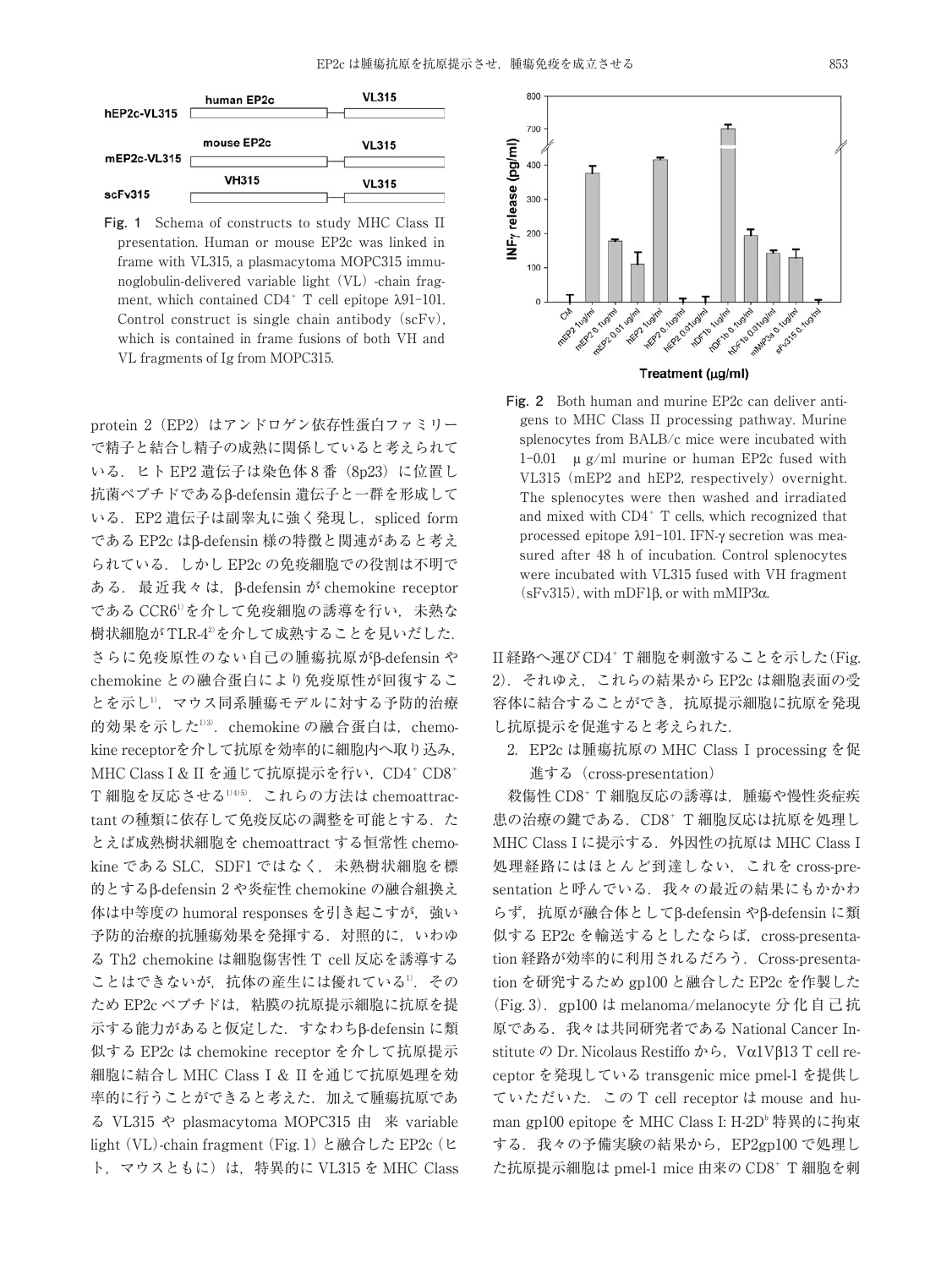激することがわかっており,これは,EP2 は gp100 を MHC Class I 処理経路に輸送することを示している(Fig. 4).一方 gp100 だけでは CD8+ T 細胞を刺激するのに 失敗した.さらに反応は非常に効率的でごく少量の蛋白 が必要なだけであった. それゆえこれらより, EP2 は 抗原提示細胞の未知の受容体に特異的に結合し抗原を MHC Class I & II 処理経路に輸送することが示された. EP2 は粘膜で産生される.それゆえ EP2 は粘膜の抗原 提示細胞を標的とし,ワクチンキャリアとして使用でき ることが示唆された.



**Fig. 3** Schema of constructs to study MHC Class I presentation. Human or mouse EP2c was linked in frame with gp100, a melanoma specific antigen that contained  $H\text{-}2D^b$  restricted mouse gp100 epitope. Control protein consisted of unlinked gp100 alone.

# 3.EP2c 融合蛋白の結合する受容体の検索

MHC Class I & II 処理経路における EP2c 融合蛋白に よる抗原輸送の経路を検討した.取り込みと抗原提示を 特異的に阻害する阻害剤 [pertussis toxin (PTX), sucrose,lactocystin]を使用し,ELISA を用いて IFN-γ を測定することにより抗原提示能を検討した. EP2c は chemokine receptor に結合すると考え,受容体は G 蛋 白質共役型かどうか検討した (Fig. 5). その結果 PTX や sucrose で抗原提示が阻害されることが示され,その 受容体はG蛋白質共役型であることが示唆された.また, 当初から EP2c はβ-defensin と同様, chemokine receptor である CCR6 に結合することにより抗原提示を行う ことが示唆されていた. そのため FACS を用いて結合 能を検討したが,結合は確認できなかった.そのほか CCR4 に結合する受容体である TARC も検討したが同 じく結合は確認されなかった.さらに未知の受容体があ ると考え,いくつかの細胞において結合の有無を検討し たが確認できなかった(Fig. 6~8).

4.in vivo での EP2c の DNA ワクチンとしての働き

マウスのモデルを用い,EP2c 融合蛋白もしくは DNA を皮下もしくは筋肉注射で投与し全身性 T cell 反



Treatment (µg/ml)

**Fig. 4** Human and murine EP2c/gp100 peptide can both deliver antigens to MHC Class I processing pathway. Murine immature DCs from C57BL/6 mice were incubated with  $1-0.01 \mu$ g/ ml murine or human EP2c fused with  $gp100$  (mEP2 $gp100$  and hEP2 $gp100$ , respectively) overnight, and then DCs were washed and irradiated and mixed with CD8+ T cells from pmel-1 mice, which recognized processed H-2D<sup>b-</sup>restricted epitope. IFN-γ secretion was measured after 48 h of incubation. Control DCs were incubated with unlinked gp100 alone or DCs pulsed with irrelevant peptide (MOPC315 peptide).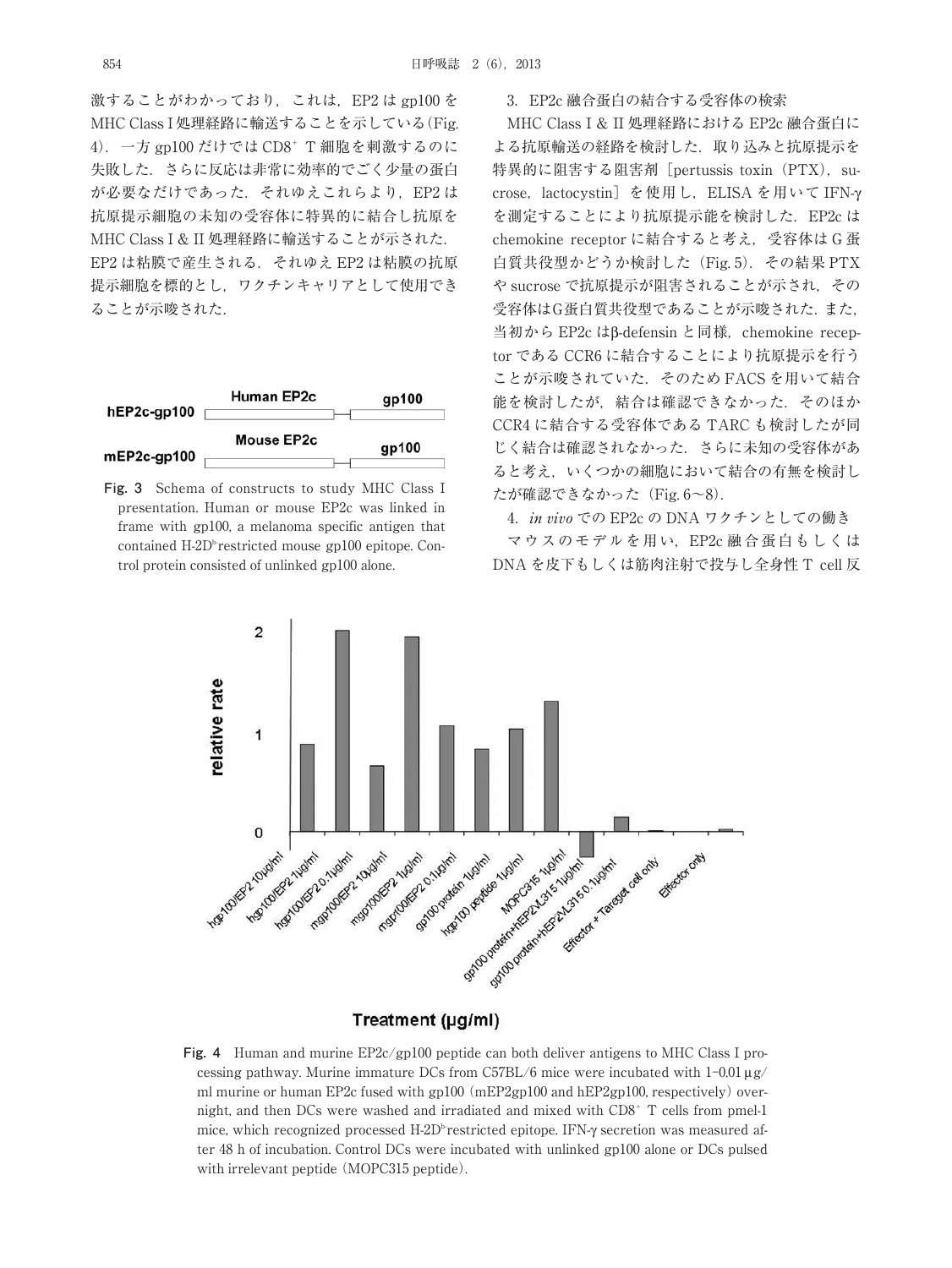

**Fig. 5** MHC Class I presentation by EP2c is mediated by G-coupled receptor endocytosis.



**Fig. 6** Receptor-binding assay. Human T cells do not bind murine and human EP2c.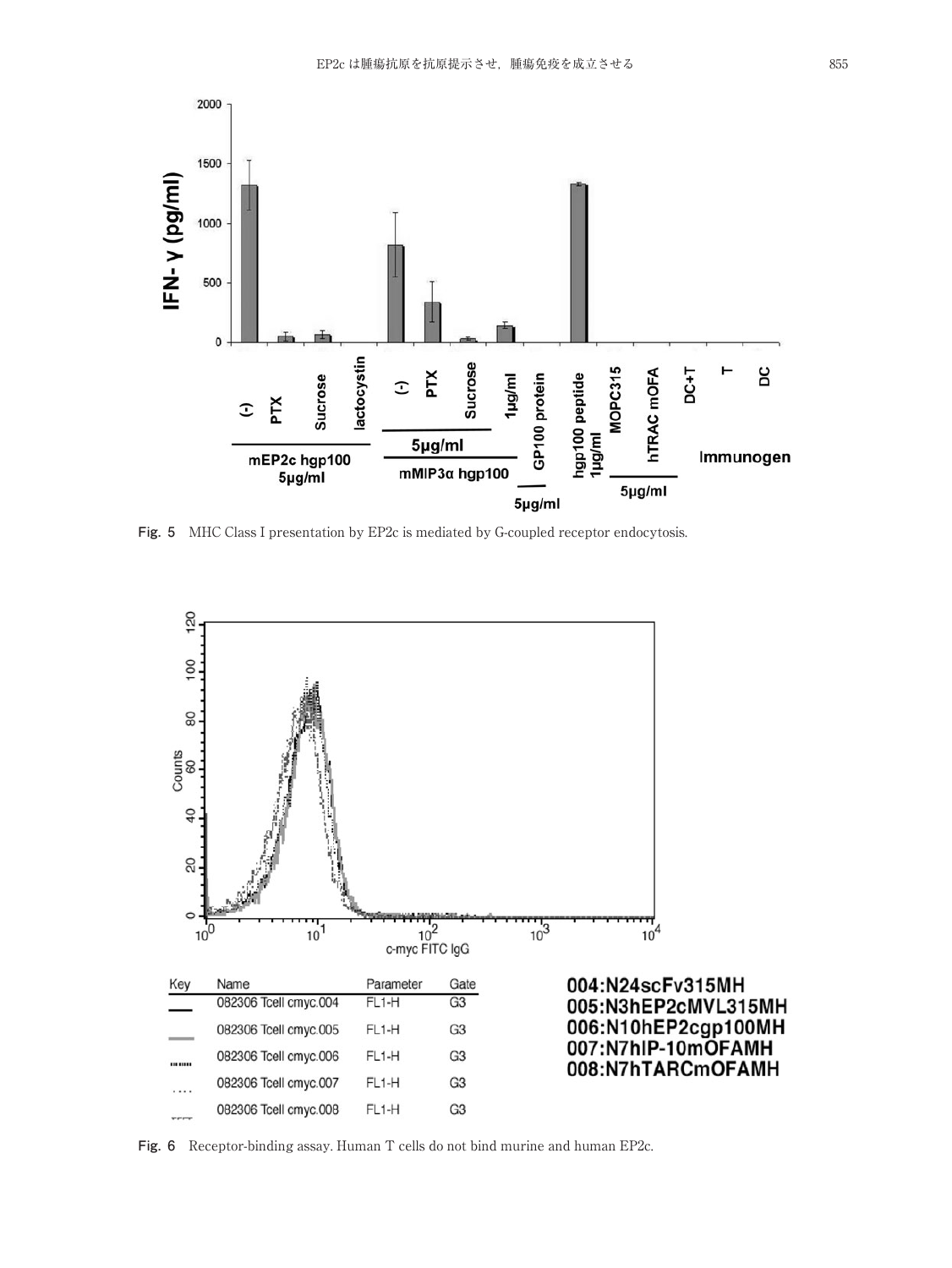

# scFv315MH is negative control. TARC that can bind hCCR4 is positive control.

Fig. 7 Receptor-binding assay. CCRF-CEM (human peripheral leukemia acute lymphoblastic) cells bind hTARC, but do not bind murine and human EP2c.

![](_page_4_Figure_4.jpeg)

**Fig. 8** Receptor-binding assay. Mouse MIP3α and murine EP2c show little difference compared to singlechain Fv315. Single chain is negative control.